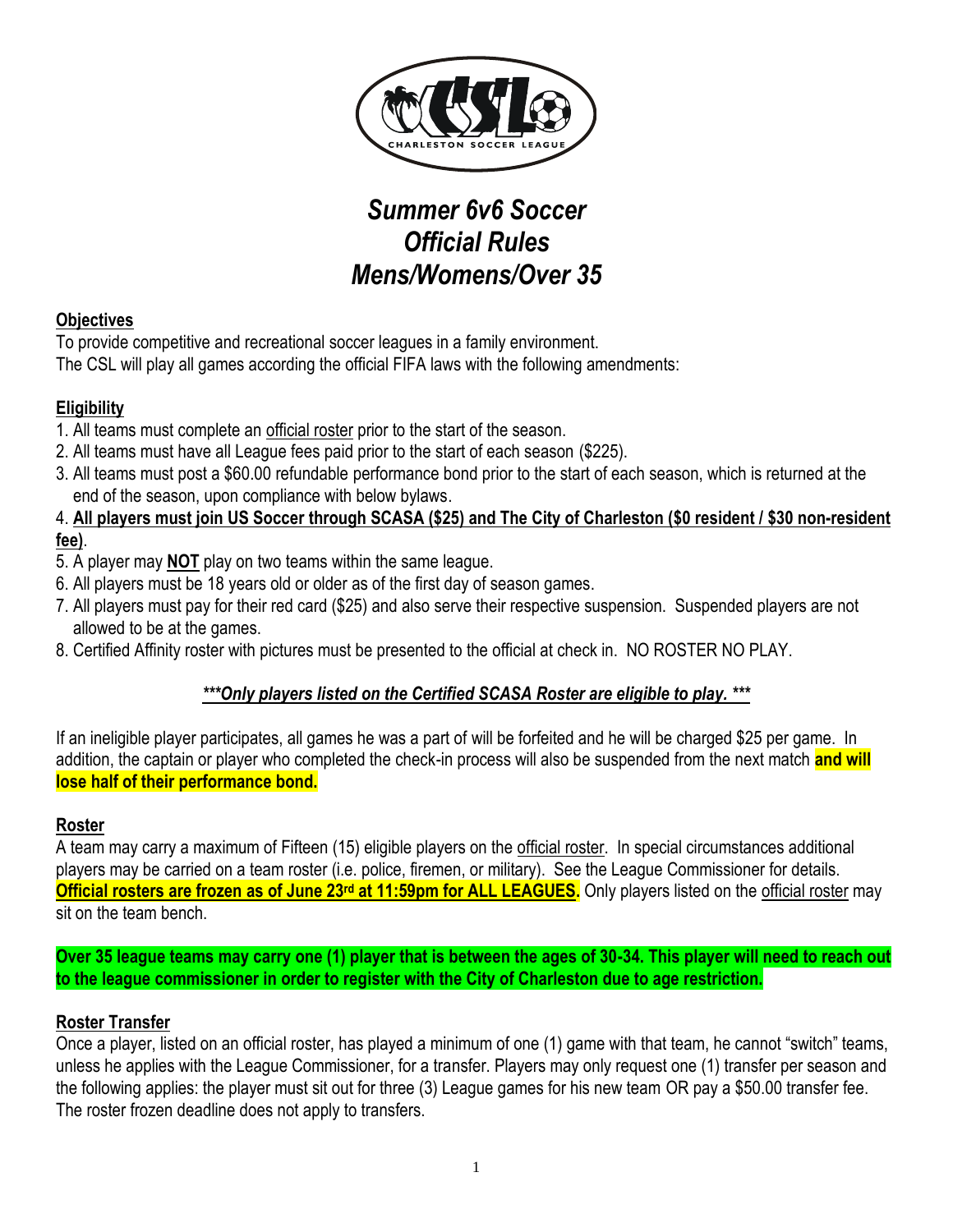#### **Uniform Policy**

**All teams are required to be in complete matching uniforms (shirts, shorts, socks) with numbers. Matching uniforms will be strictly enforced. Teams must meet all uniform requirements in order to play. Numbers must be at least 4 inches tall and professionally applied to the shirt (no tape, magic marker, etc.)** The

goalkeeper must wear a different color uniform than the rest of his/her team and the opposing team. All players MUST wear manufactured soccer shin guards. **Any player attempting to play with other than manufactured shinguards will be issued a straight red card**. Shin guards must be worn under the socks. If the primary jersey colors are similar, the home team must change (#'s not required on back up jerseys).

NO JEWELRY. If you are caught with jewelry, you will be removed from the field of play and will not be permitted back on until jewelry has been properly removed or covered within safety regulations.

#### **Equipment**

Game balls will be provided by CSL. Size 5 ball will be used.

#### **Coaches/Team Captains**

The coach or team captain:

- Is the official representative of their team and the liaison to League officials.
- Is responsible for ensuring that his team is in compliance with all League by-laws.
- Is responsible for his team's conduct prior to, during and after a game while  $\omega$  any CSL game facility, owned or leased by the City of Charleston. This includes each team's fans.
- Is responsible for ensuring that all players on the official roster are eligible to play in the league/post-season tournament.
- Is responsible for turning in the game day roster to the official referee, ten (10) minutes prior to each game.
- Is the only member of a team who may initiate the protest of a game.

#### **Forfeits**

#### 1. **After 5 minutes past the original game time, the incompliant team must forfeit.**

#### 2. **The clock starts at game time.**

#### 3. **At least 5 eligible players must be ready at game time to avoid forfeit.**

Teams must be completely ready to play at game time; properly dressed/equipped, proper uniforms, ref fees paid, and a Certified Roster given to the referee. If a team is not ready at game time for 2 instances, the team is automatically withdrawn from playoff contention.

 $1<sup>st</sup>$  forfeit = lose half of your performance bond.

2<sup>nd</sup> forfeit = lose entirety of your performance bond, and eliminated from post-season. After the second forfeit team must repost bond (\$30) or will be removed from remainder of the schedule.

In addition, any team expelled from the League due to excessive forfeits, shall not be permitted to rejoin the League for a period of no less than six (6) months.

If a team must forfeit in advance, the captain may request rescheduling. The request must be in writing to the CSL Commissioner five (5) days prior to the scheduled game. The CSL Commissioner has the sole discretion on advance forfeits and/or rescheduled games. If game is unable to be rescheduled the game will be forfeited and team will forfeit half their bond.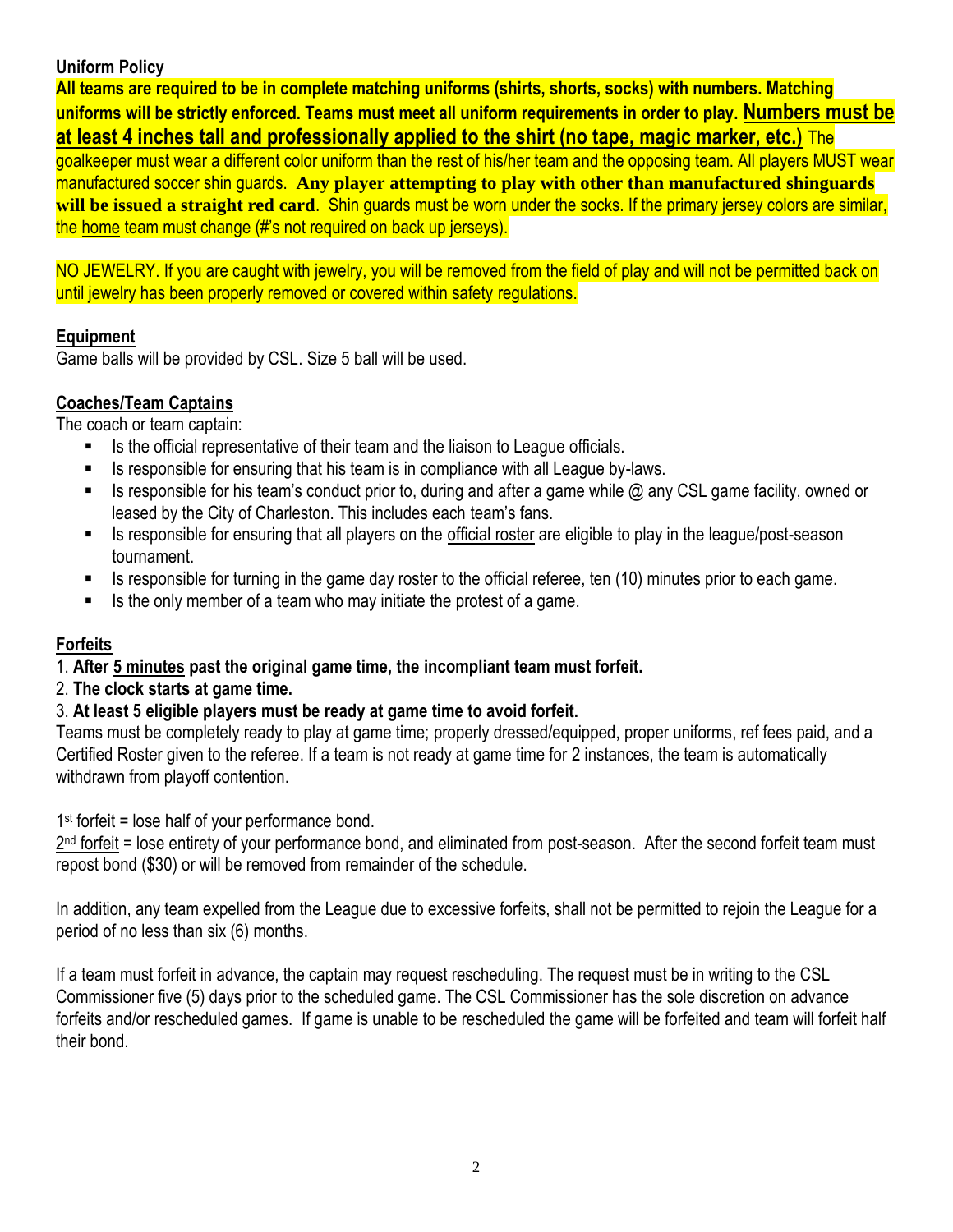#### **Players Code of Conduct**

The CSL Commissioner shall have full authority to take any action necessary for player or team misconduct. If more than the minimum CSL punishment is being considered, all players / teams have the right to a hearing concerning misconduct. Any appeal of the decision of the CSL Commissioner will be heard by the Athletic Superintendent.

**Any player that is ejected from a game (receives a Red Card) must pay a minimum \$25.00 reinstatement fee and serve a one game suspension before they are allowed to play their next game.**

**The fee will be tiered where minor language, double yellow cards, and other "soft" red cards will be the minimum \$25 and one game suspension. All other red cards are subject to the decisions of the CSL Commissioner. The CSL Commissioner shall determine "soft" red cards vs. all other red cards.**

**Players who receive three red cards with-in the same season will be suspended for the rest of the season or until they attend the next available entry level referee clinic.**

If a suspension occurs during the last game of the regular season, the suspension will carry over to any post-season play. If suspension occurs during team's last post-season game, the suspension will carry over to the next season the player participates in**. If a player plays a game without completing their suspension AND paying the \$25 reinstatement fee, that player is ineligible, and all games in which the player participated will be forfeited until both provisions have been completed.** 

Any player or coach/captain ejected for any reason must leave the property immediately. **Play will NOT restart until the player has left the facility**. Any ejected participant who refuses to leave will cause a forfeit for his team and will be suspended for an additional 2 games. In addition, that player will be subjected to the decisions of the CSL Commissioner concerning misconduct. **If a game is terminated due to a team's misconduct, that team will be responsible for paying the ref fees for the entire match.**

## **\*\*Any player or coach/captain recorded or ejected from a game due to any type of violent conduct will be warranted a minimum (2) game suspension, with the possibility of additional games upon review of incident by commission and state disciplinary committee\*\***

Any team that clears the benches for a fight, argument, or brawl, will immediately be suspended from further play and subjected to the decisions of the CSL Commissioner concerning misconduct. The CSL staff and employees of the Recreation Department reserve the right to ask any spectator(s) to leave the facility and property.

# FOUL LANGUAGE **(to include derogatory and bigoted statements and name calling),** BADGERING, THREATS, OR ANY OTHER ABUSIVE ACTIONS TOWARDS REFEREES, LEAGUE OFFICIALS, OR ANY OTHER PLAYERS OR COACHES/CAPTAINS WILL NOT BE TOLERATED.

**Players ejected for** *foul, abusive & insulting language***, specifically the "F-word" and derogatory/bigoted remarks, will be suspended for a minimum one (1) game. Players ejected for** *foul, abusive & insulting language***, specifically the "F-word" or/and derogatory/bigoted remarks directed towards an official will be suspended for a minimum of two (2) games. Players who use foul, abusive, or insulting language or any other abusive actions towards staff, refs, or other players AFTER an ejection will be suspended for an ADDITIONAL 2 games.**

The CSL wants all foul and abusive language eliminated. The intent of this rule is to keep our League a family oriented League. The rule is not to penalize a player for swearing quietly or under his breath (unless directed at an opponent or referee), but to keep the fans from vulgarity and increase the value of the League's reputation.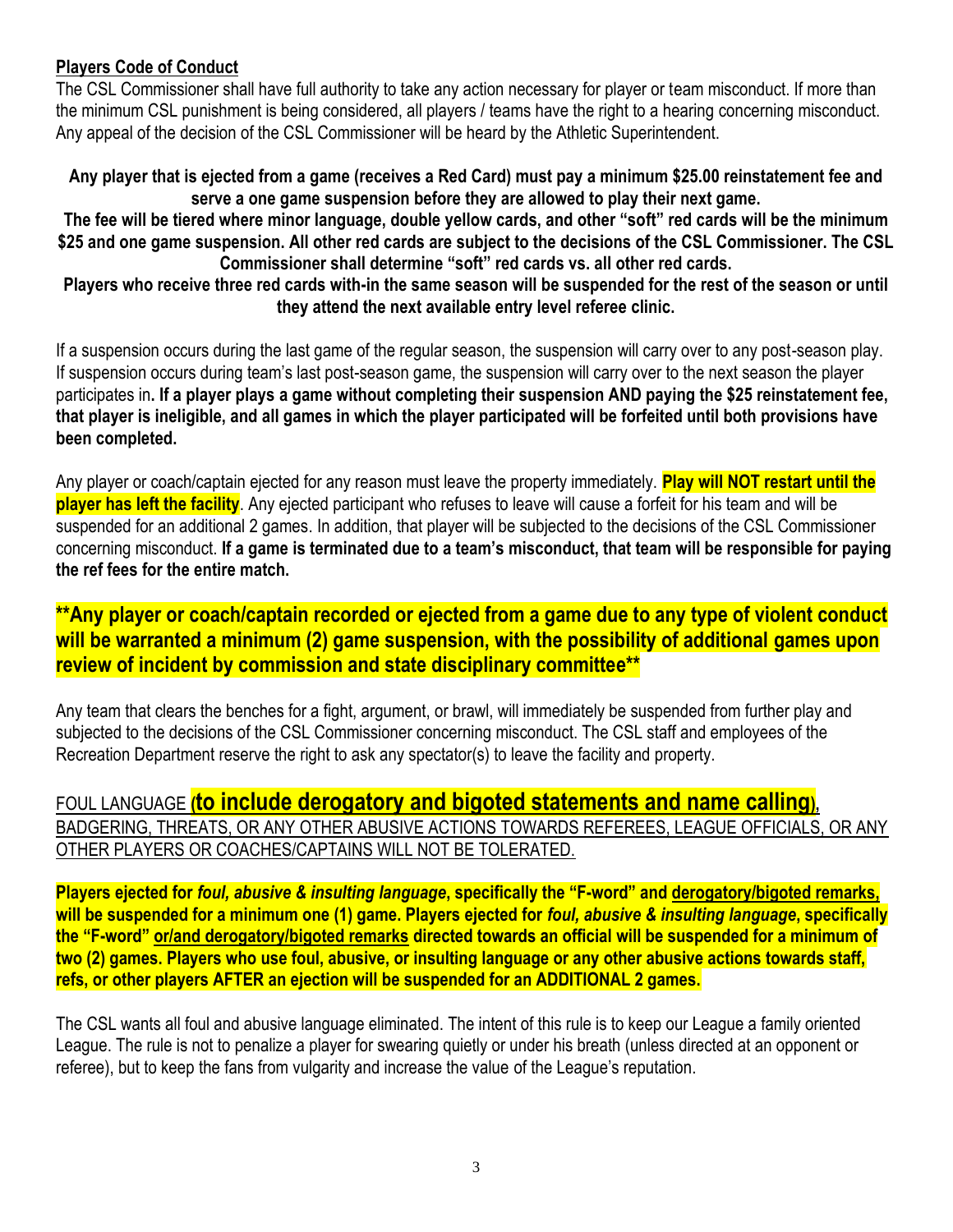### **Advice to Referees:**

The CSL wants the F-word eliminated and harshly penalized. The intent of this rule is to keep our League a family oriented League. The rule is not to penalize a player for swearing quietly or under his breath (unless directed at an opponent or referee), but to keep the fans from vulgarity and increase the value of the League's reputation. Please penalize the F-word for the following infractions ONLY:

- Any player / coach who uses the F-word as a "bomb", meaning very loud and heard by everyone at and around the field. Example: Player takes a shot, misses and loudly screams, F!
- Any player / coach who directs the F-word at a teammate or opponent. Example: I'm going to F-ing get you!
- Any player / coach who directs the F-word at any match referee. Example: You're F-ing crazy!

## **Penalty Points:**

The CSL uses a penalty point system for player and team misconduct. Player points accumulate as both player *and* team penalty points. It shall be as follows:

Player Points:

**Yellow Card** = 4 points. Once a player reaches 12 points (3 yellow cards), he is suspended for the next match. There is no fine.

*Red Card* = 12 points. Once a player receives 36 points, he is suspended for the season

Team Points= Once a team reaches 60 points, the captain must meet with the CSL Commissioner prior to their next game.

#### **Protests**

.

The referees present on the field shall handle grievances. Protests of decisions by referees are to be made in typed format only. The protest must be filed within 24 hours of the game in question ending. Protests can only be made by the captain listed on the official roster and shall be accompanied by a \$50.00 protest fee. The \$50.00 protest fee must be certified check or money order. Teams may not appeal any judgment call, only rule interpretation or player eligibility. If the protest is upheld, the protest fee will be returned.

# **Playoffs / Awards**

The final regular season standings will determine regular season champions and seeding's for the playoffs. The top 4 teams in each division make the post season.

Tie Breaker: 1) head to head play 2) goal differential 3) fewest goals allowed overall 4) coin toss

Awards: The Champion of each division final will receive a team/individual award.

Point System - Win = 3 points - Tie = 1 point - Loss = 0 points

# **Inclement Weather**

If the CSL office has NOT contacted your team by 4:00 pm for weeknight games, then your team is required to show up at their scheduled field at the scheduled time. Failure to do so will result in a forfeit. Referees, City Officials, and CSL staff may determine the fields unplayable at any time. **Lightning/Thunder:** If lightning is seen or thunder is heard during a game, play is stopped and can resume after 30 minutes have passed. If play is stopped, everyone MUST get off the fields and proceed to a vehicle or shelter. Should a match's progress be terminated due to weather conditions after one half has been completed, the match will be considered official and the score at the time will stand. Please join Rainedout.com for alerts on weather cancellations. Text **ASWOMENS** and **ASMENS** to **84483** to receive **AS Women's Soccer** and **AS Men's and Over 35 Soccer** alerts from **City of Charleston Recreation**.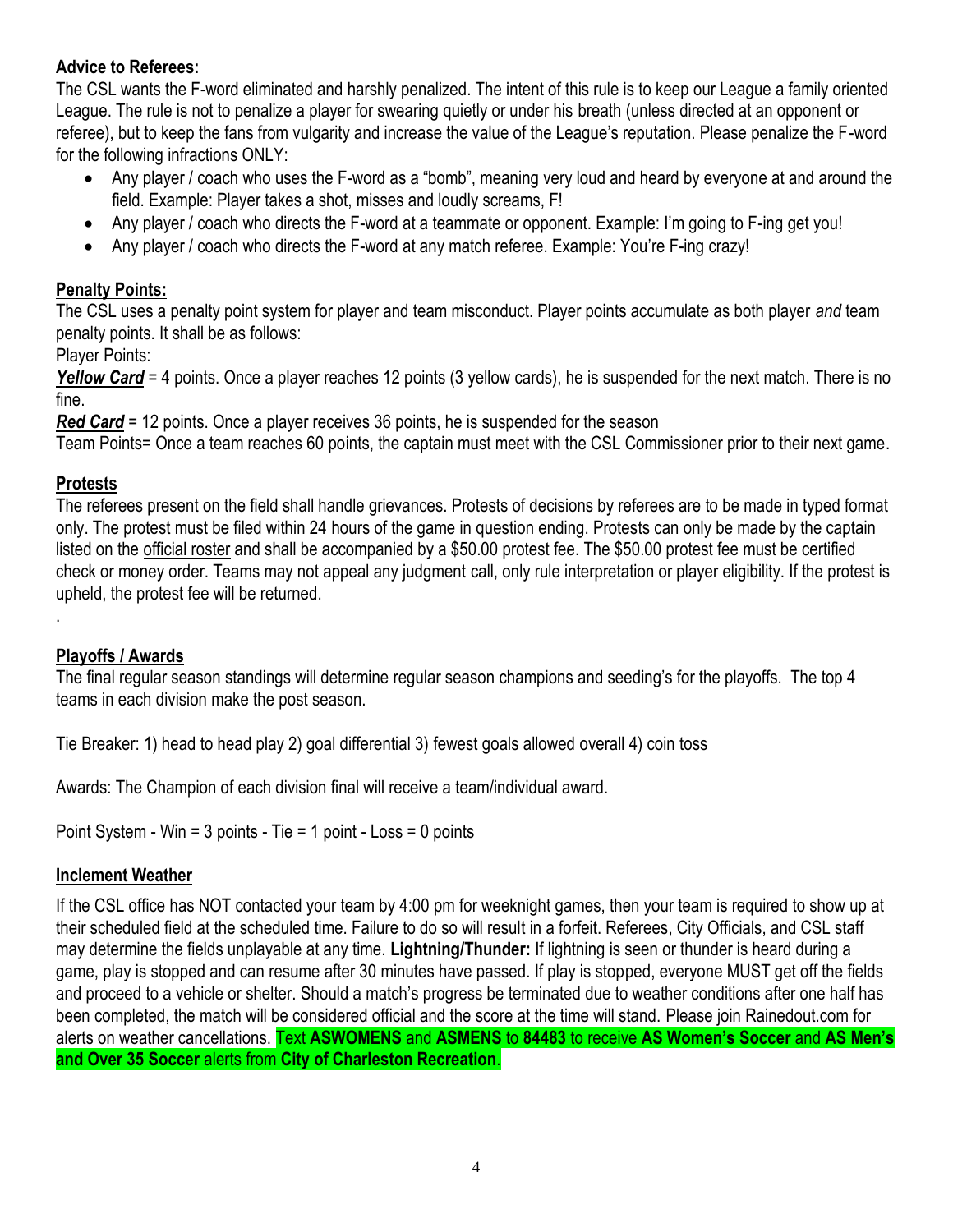### **Match Termination**:

A match is considered official if one half has been completed. Should a match be terminated for any reason other than inclement weather or poor field conditions, the CSL Commissioner will review the referee's report and any other information available in order to render a decision. **If a game is terminated due to a team's misconduct, that team will be responsible for paying the ref fees for the entire match.**

### **Officials**

There will be one (1) referee for each regular season games. The CSL reserves the right to add a second official as needed.

#### **Match Reports**:

The referee *must* fill out an Official USSF Referee Report on SCREFEREE.ORG if there are any red cards given during the game. If there are any unusual incidents (team A was late, lights on pole #1 out, injuries etc.), please add it to the comments in Arbiter. Referees are required by SCASA policy to report any player who does not have a valid player pass.

#### **If there is a Red Card in the match, please notify the Assignor and CSL Commissioner the next day.**

**Match Fees:** Officials are paid \$30.00 per game for Women's and Men's 6 v 6 CSL matches, \$15 per team. Each team is responsible for paying the referees ½ of the match fee. Cash only.

## **Pay only for the referees who show up!**

#### **Length of Games**

6 v 6 games shall consist of two, twenty-five minute halves (2x25) with a five (5) minute halftime. No regular season OT.

#### **Substitutions:**

Substitutions will be conducted in accordance with FIFA Laws. Substitutions can occur at any stoppage with the referee's permission. Individuals players MAY be substituted upon receiving a caution. During an injury, the injured player may be substituted for or the team can play down a man until the player is ready to continue. Any substitutions for either team may enter the game at an injury timeout as long as they reported at midfield prior to the injury occurring.

#### **Game Day Rules:**

**Start of Play**: The ball may be played back on a kick-off. Opposing players must be at least five (5) yards away prior to all kick-offs. No drop balls in the goal area. Kickoffs are direct kicks. All other kicks are normal kicks, direct and indirect.

**Ball in & Out of Play**: Same as full sided matches.

**Three Line Violation**: A player is guilty of a three-line violation when he passes the ball across three lines in the air towards the opponent's goal line, without it touching or having been played by another player. Penalty: IFK from the point where the ball crossed the first line.

**Fouls / Free Kicks**: All direct and indirect fouls apply. Opposing players must be at least 5 yards from the ball. Once the ball is stationary, the kicker will have 5 seconds to play the ball after being signaled to do so by the referee. Penalty: IFK.

**Goalkeeper Restrictions**: All FIFA Laws will apply with the following exceptions: 1) Once the GK has possession of the ball, he has 5 seconds in which to put the ball back into play. Penalty: IFK. 2) The GK may not throw, punt or drop kick the ball on the fly over 3 lines. **Penalty Kick**: A PK shall be taken from the penalty mark [24 feet (8 yards) from the goal line]. All players except the kicker and opposing goalkeeper must be outside the penalty area, at least 5 yards from and behind the ball.

**Throw-In**: The 5 second rule and the 3 line violations also apply for throw-ins. The opposing team will regain possession of the ball after a 5 second infraction.